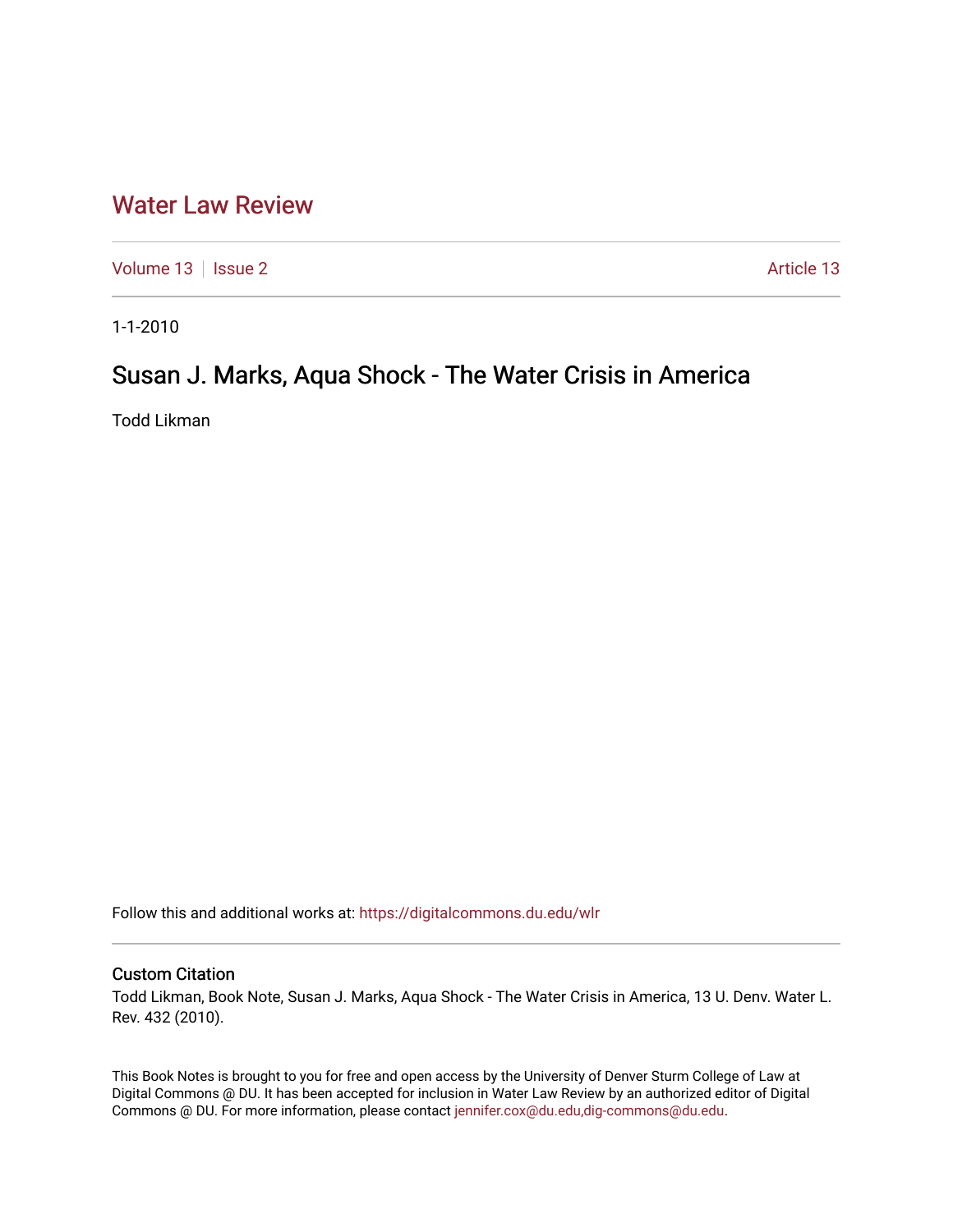and still achieve development. Overall, this book is an excellent resource for anyone hoping to understand the evolution of water law in the developing world..

*Geoffrey Frazier*

Susan J. Marks, Aqua Shock - The Water Crisis in America, Bloomberg Press, New York (2009); 226 pp; \$24.95; ISBN 978-1-57660-332-1; hardcover.

In *Aqua Shock,* Susan J. Marks presents a realistic depiction of how the water crisis manifests itself in various localities across the United<br>States. By linking statistics with experiences of individuals. By linking statistics with experiences of individuals, municipalities, states, and regions, Marks provides a fundamental, yet detailed, explanation of water as a shrinking resource. Additionally, Aqua Shock explores the problems and complexities associated with water as a shrinking resource. Beginning with an analysis of water as a shrinking resource. contemporary global water issues and connections, Marks explains how humans use various sources of water. Then, she summarizes distinct bodies of water law controlling water supply and distribution. Finally, focusing on the depletion and pollution of both ground and surface water, Marks suggests various ways to mitigate the pending water crisis.

In chapter one, *Liquid Gold*, Marks emphasizes essential facts regarding water as a resource. Because less than one percent of the Earth's water is readily accessible freshwater that can satisfy human uses for energy, agriculture, industry, and personal use, Marks labels the resource "liquid gold." After breaking down water use in the United States by various categories of consumers, Marks illustrates local and regional water shortage examples and the battles that result. Although water use levels in the United States have leveled or slowed in the past thirty years, Marks explains that population growth and new industries that consume public water supply can lead to dangerous increases in water consumption, especially in arid areas.

In the beginning of chapter two, *Where Our Water Comes From: A Global Perspective,* Marks frames the global water crisis with appalling statistics:  $(1)$  1.1 billion people do not have access to safe drinking water; (2) approximately 2.5 billion do not have access to adequate sanitation services; and (3) water-related diseases cause 2 million preventable deaths each year. Clearly, far too many humans suffer from lack of a basic need. Marks stresses that future predictions appear even grimmer. According to the United Nations Educational Scientific and Cultural Organization, seventy-five percent of the world's population could face freshwater scarcity.

Additionally, to elucidate the cross-border nature of the water crisis, Marks explains, for example, that a drought in Asia can create dust clouds that cross the Pacific.Ocean and deposit pollution and dirt in the United States and other parts of the globe. Despite the closed nature of the hydrological cycle, climate change and increased weather variability can significantly affect how humans capture, store, and use water.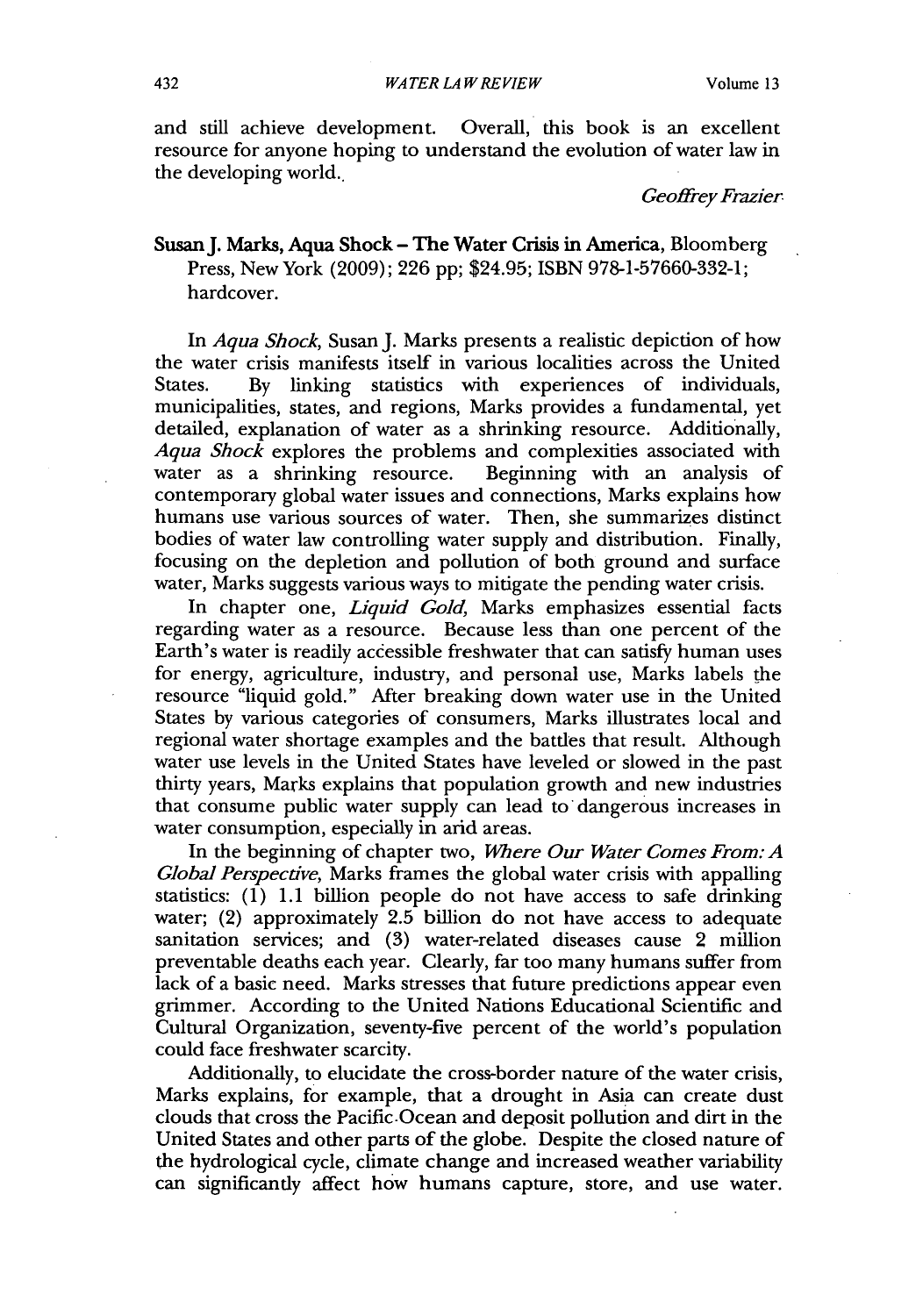Although the hydrological cycle constantly recycles water, shortages remain a persistent problem for many localities. Shortages result from over-use of surface water and from extracting groundwater from underground aquifers at a rate higher than natural aquifer replenishment.

In chapter three, *The Disappearing Act,* Marks explores various causes of and contributions to a dwindling water supply. Population changes, land and water overuse, a dilapidated water transportation and treatment infrastructure, and unsound water policy and regulation all contribute to water shortages in the United States. Notably, Marks emphasizes that more than half of the wastewater generated in the United States is actually potable water. In addition, Marks explains that fixing the nation's water infrastructure network, which is four times longer than the National Highway System, will be not be quick, easy, or inexpensive.

In chapter four, *Danger! Safe Water at Risk,* Marks acknowledges a deadly global phenomenon: lack of access to safe, toxin-free drinking water. She explores some of the most pervasive manufactured and naturally occurring water contaminants that threaten human health: microbial contaminates, inorganic contaminants, pesticides, herbicides, organic chemical contaminants, and radioactive materials. organic chemical contaminants, Subsequently, Marks reveals that far too many water treatment facilities are ill-equipped to combat numerous contaminants. In conclusion, Marks informs readers how to determine if their drinking water is safe and lists suggestions that businesses can take to lessen the risk of groundwater contamination. Marks' suggestions range from learning more about human impacts on groundwater to replacing toxic supplies, practicing waste reduction, and implementing computerized waste inventory and control systems.

In chapter five, *On Governing Water,* Marks provides an overview of the two main approaches to water rights: riparian and prior appropriation. In addition, she explains a few approaches employing variations and combinations of the two. For example, under a system of regulated riparianism, the state considers water to be public property, which the state manages in trust through time-limited permits. Later, Marks explores common problems found in western water disputes and adjudications to demonstrate that existing water laws and processes often exacerbate water struggles. Two examples of the common often exacerbate water struggles. problems found in western water disputes and adjudications include resource shortage and over allocation.

Chapter six, *America's Water Gods,* describes who, besides courts, controls water use at both the local and federal level and explores how these entities manage water. The entities Marks examines include state engineers, state departments of natural resources, heads of utilities, regional water boards, water management districts, the federal government, and private individuals holding large amounts of water rights. Marks espouses various solutions for more effective water management, including the creation of a nationalized water policy and management and the implementation of coordinated approaches